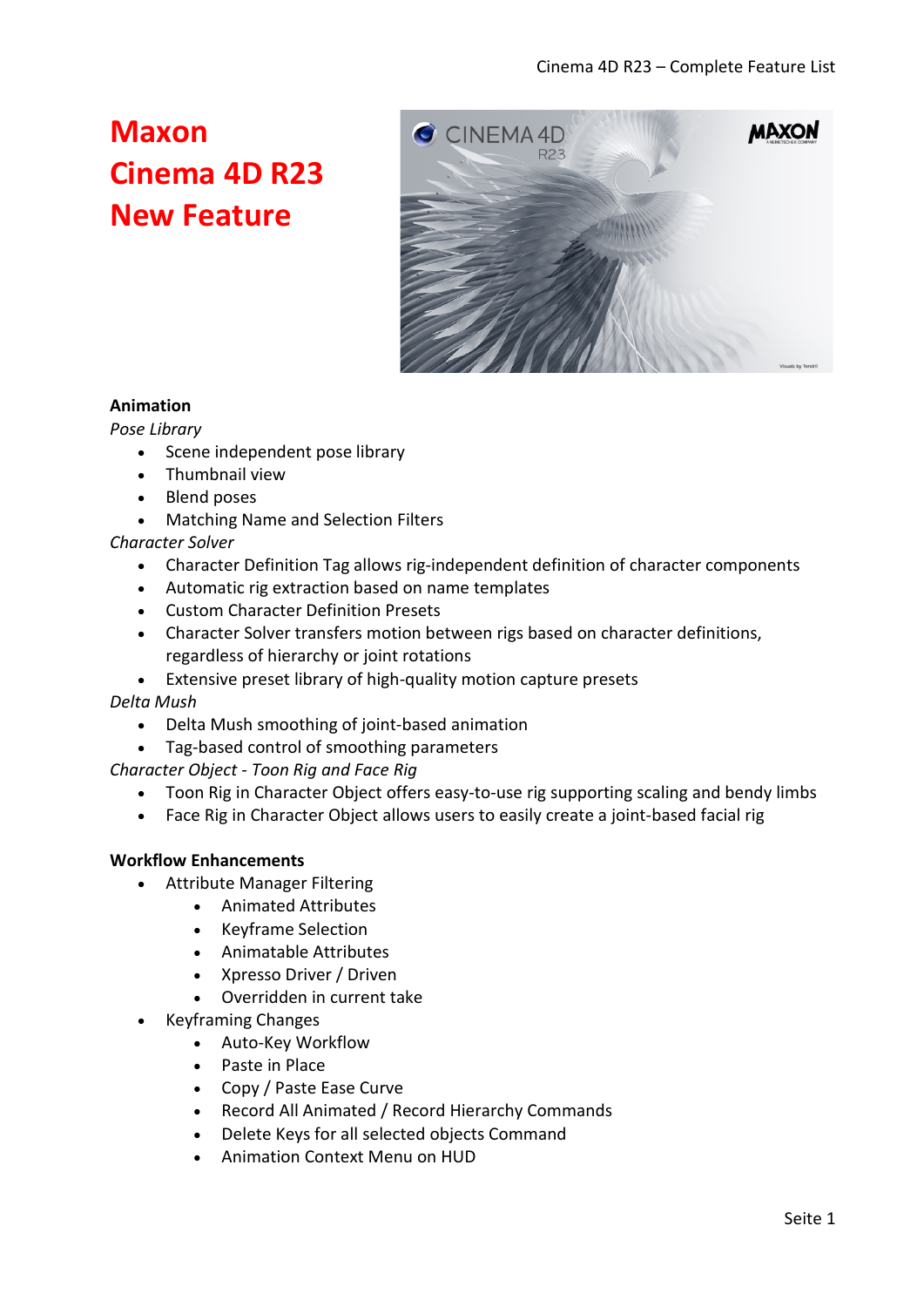- Preview / Project Time Changes
	- Preserve Project Time with Merge and X-Ref / Allow Keyframes outside the project time
	- Increase Preview Time with Project
	- In / Out Commands to define preview range
	- Set Range to Markers
	- Go to Previous / Next Marker Range
- Timeline Changes
	- Timeline Filtering
	- Auto-Frame F-Curve
	- Show Pos/Scale/Rot F-Curve Commands
	- Improvements to defaults and object / track display behavior
- Marker Enhancements
	- Create Markers based on range / BMP
	- Marker HUD
	- Markers created with random color
- Deformer Enhancements
	- Auto-orient deformers based on geometry
	- Easily adjust deformer orientation to align with object axes
	- Viewport Enhancements including indicators of action and direction
	- UX Enhancements including sliders for strength / angle
- Exchange Enhancements
	- FBX option to export marker ranges as takes
	- FBX option to export only bound joints
- Other Enhancements
	- Set Pos / Reset Pose commands in weight tag
	- Invert Vertex Map checkbox

#### **UV Enhancements**

- for perpetual users, all the great enhancements in S22
- Display and manipulate UVs of multiple selected objects (for shared texture workflows)
	- Rasterized and Geometric Packing of multiple objects into a single UV space
- Grid in Texture UV Editor
- Snap UV elements and UV Transform Tool to Vertex, Edge, Mid-Point, Grid and Pixel
- Align Island based on edge selection
- Straighten point / edge selection
- Rectangularize polygon selection
- Path Selection within UV Editor
- Grow / Shrink Selection within UV Editor
- Quantization Palette
- Display UV Distortion in 3D View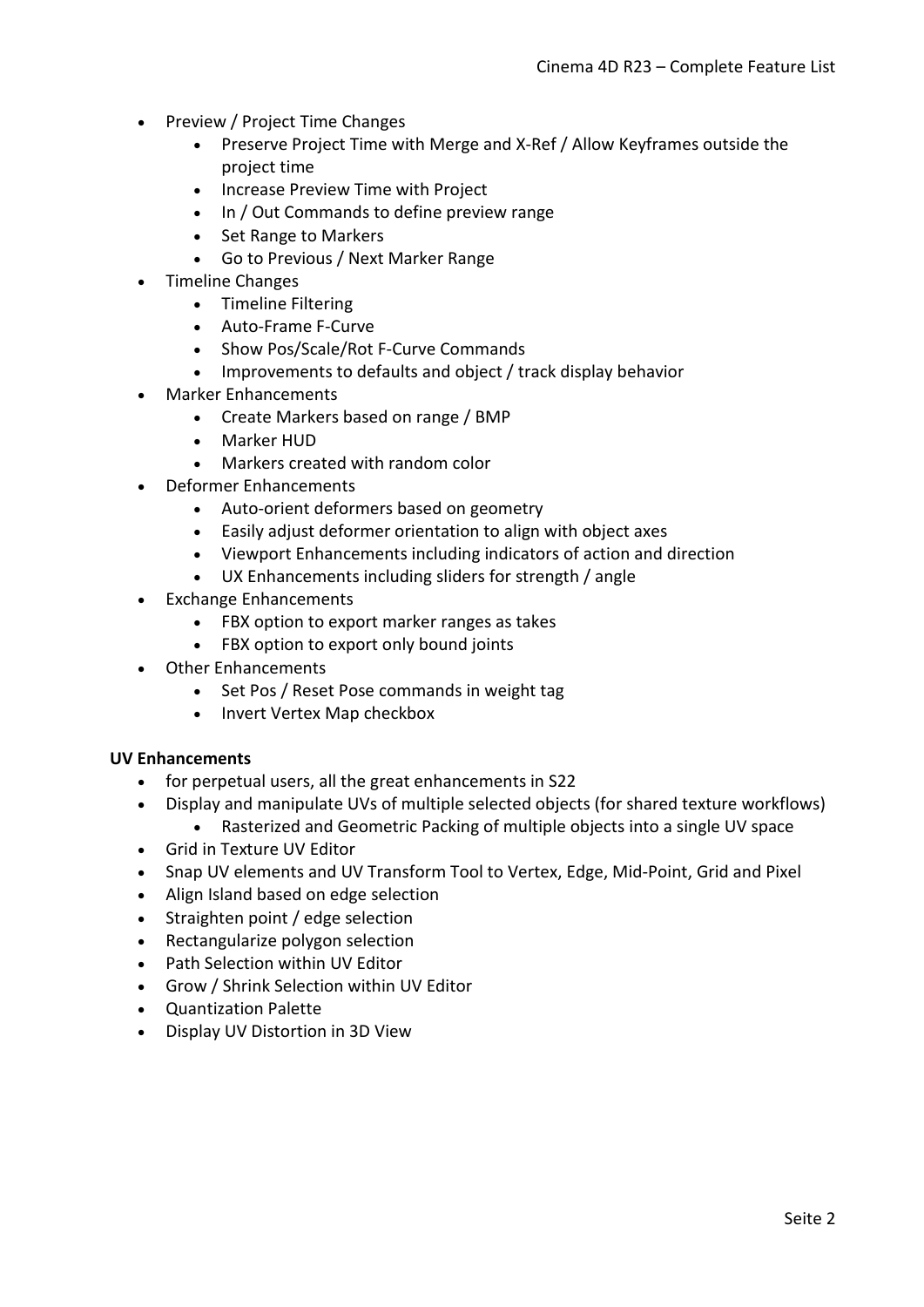#### **Magic Bullet Looks**

- Look applied in real-time to the viewport
- Look applied to final rendering as a post effect
- Option allowing for saving the unprocessed rendering result as a multipass
- Optical Touch Looks Preset library designed to make 3D renders look great

#### **Viewport**

- Improved screen space reflections
- Optimized display of node-based geometry
- Light Source Optimization and General Performance Enhancements
- Removed Redraw Limit

#### **Scene Nodes (Preview)**

High-performance node-based object system, available as a technical preview. Operator Nodes

*Distribution Nodes*

- Linear, Linear Transformed
- Radial, Spiral
- Grid, Grid Offset (Honeycomb)
- Vertex, Edge, Polygon Center
- Mandelbrot, Mandelbulb
- Custom Distribution Group

*Effector / Field Nodes / Geometry Nodes*

- Get / Set Geometry and Topology
- Point, Edge, Polygon Info
- 3D Primitives
- Selection Nodes
- Bounding Box
- Geometry Clone
- Extrude, Lathe, Loft, Sweep
- Extrude, Inset, Bevel, Subdivide
- Optimize, Connect, Chamfer, Align Normals, Reverse Normals, Delete, Melt
- Remove Ngons, Remove Non Manifold, Triangulate, Retriangulate, Untriangulate

*Legacy Import*

- Legacy Object Import
- Sample Legacy Light
- Vertex Map Tag Import

*Materials*

- Material assignment
- Material parameterization

*Flow Control Nodes*

- Loop Carried Value
- Memory
- Range